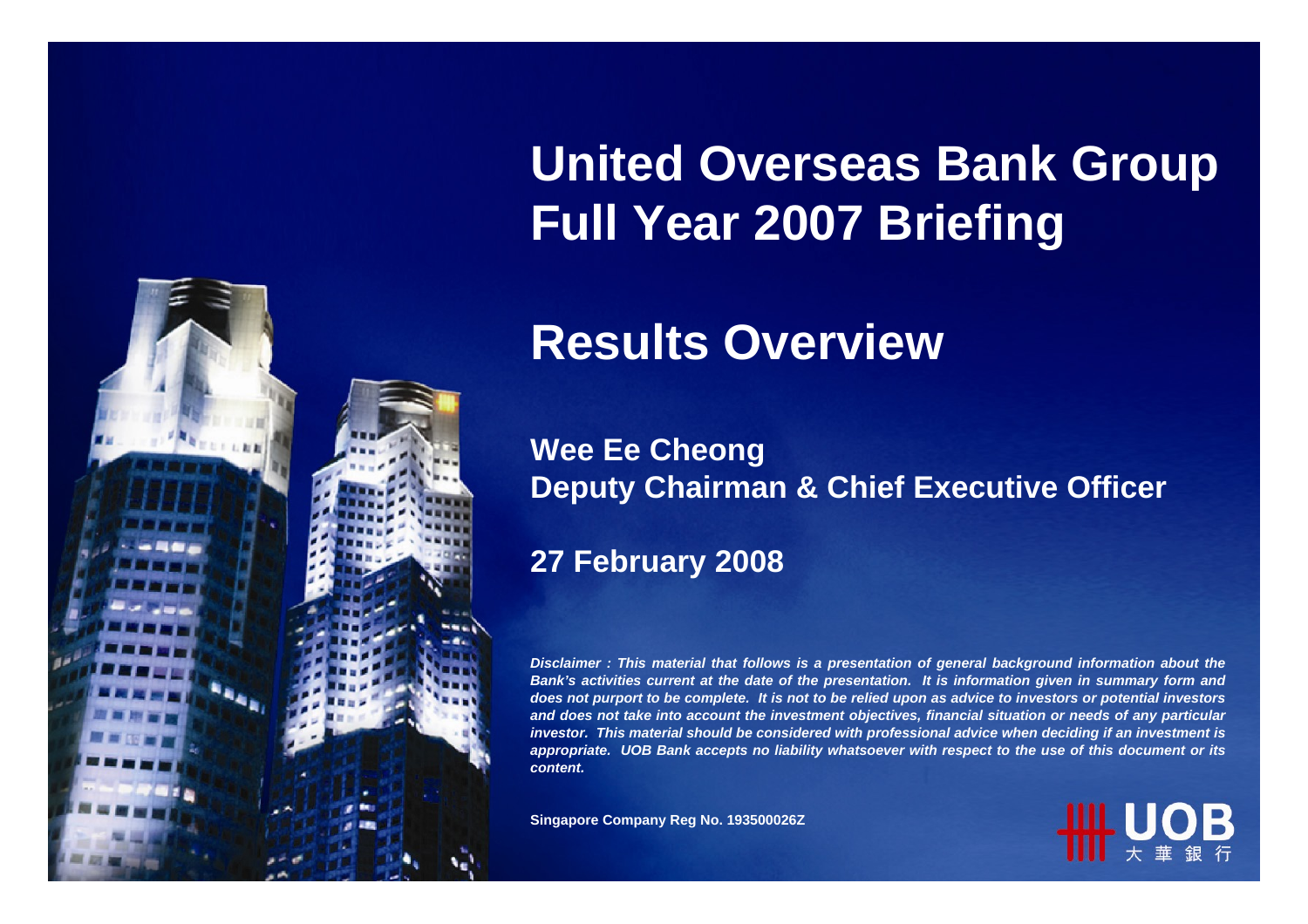



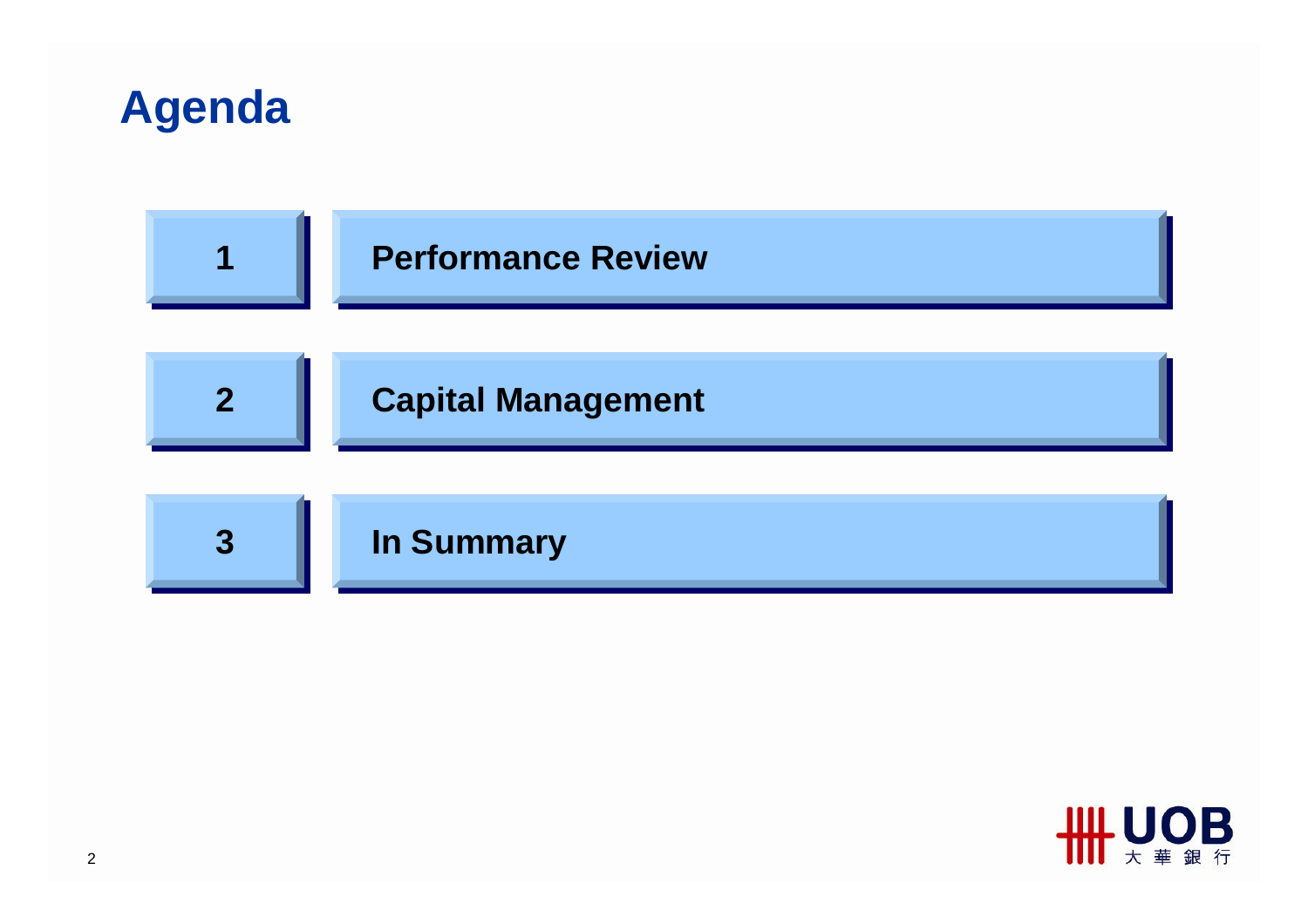#### **Another Record Year**

| <b>Key Indicators</b>              |                                                               | 2007  | 2006 * | <b>YoY</b><br><b>Change</b> |
|------------------------------------|---------------------------------------------------------------|-------|--------|-----------------------------|
| <b>Operating Profit ^ (\$m)</b>    | <b>Contributed by both higher</b><br><b>NII &amp; Non-NII</b> | 2,854 | 2,488  | 14.7%                       |
| <b>Net Profit After Tax (\$m)</b>  | <b>Core business remains</b><br>strong                        | 2,109 | 1,882  | 12.1%                       |
| <b>ROE</b> (%)                     | <b>Steady upward trend</b>                                    | 12.6  | 12.3   | 0.3%pt                      |
| Non-NII / Total Income (%)         | Driven by strong fee &<br>commission income                   | 38.8  | 35.8   | 3.0%pt                      |
| Offshore Profit Contribution # (%) | <b>Overseas growth outpaced</b><br>by Singapore               | 30.2  | 32.5   | 2.3%pt                      |
| Offshore Profit # (\$m)            | <b>Portfolio diversification on</b><br>track                  | 833   | 799    | 4.3%                        |

**₩NOB** 

大華銀行

\* Excludes one-time gain

^ Before amortisation of intangible assets and impairment charges

# Before tax and amortisation of intangible assets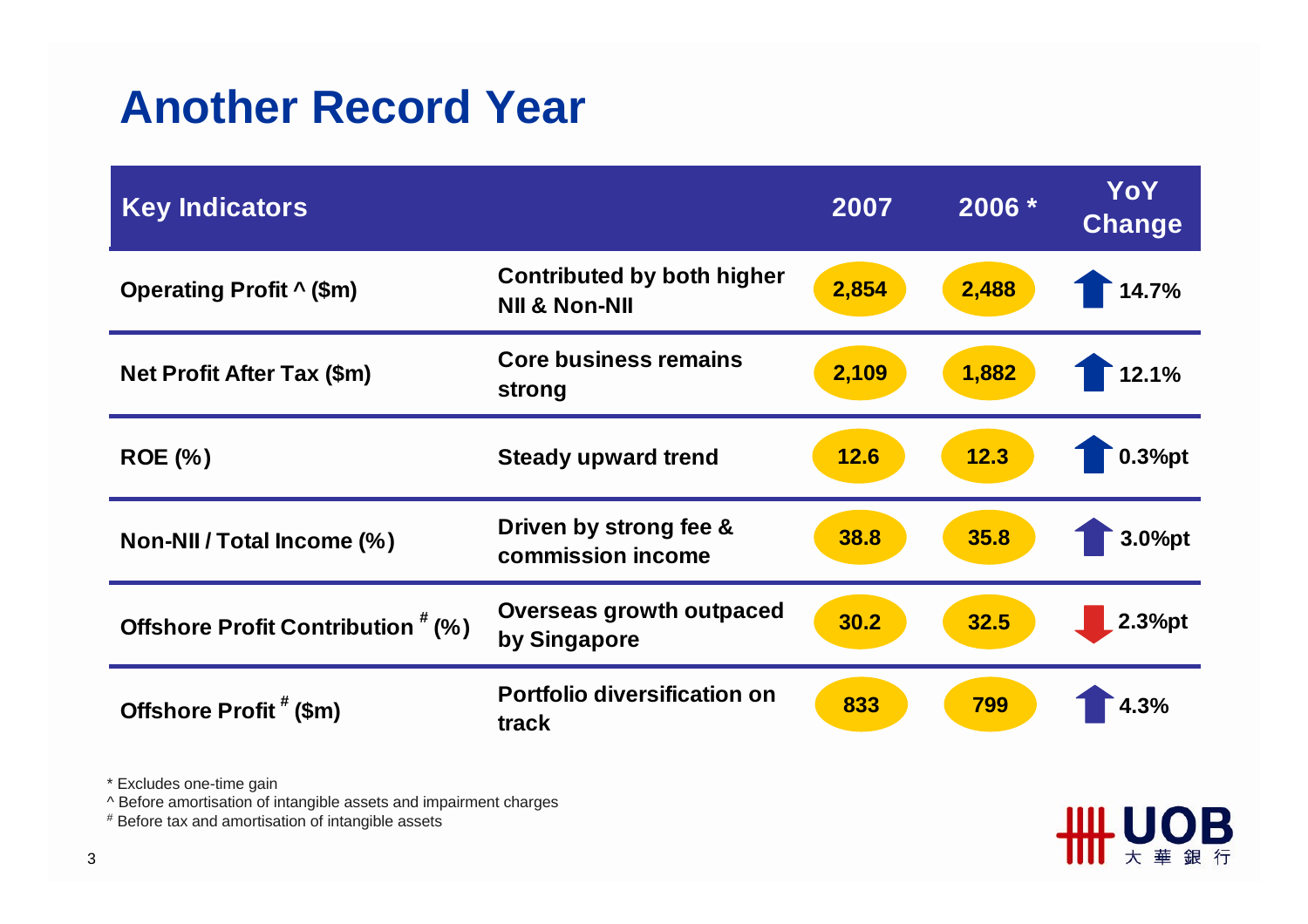#### **Broad-based Quality Growth**

- **Loans up 20.5%**
- $\mathcal{L}_{\text{max}}$ Deposits up 11.9%
- Margins up – NIM at 2.04%
- **Exery fee & commission business up**
- $\blacksquare$ Expenses under control – Cost/Income ratio at 41.4%
- Asset quality sound – NPL ratio at 1.8%
- $\mathcal{L}_{\mathcal{A}}$ CDO exposure immaterial

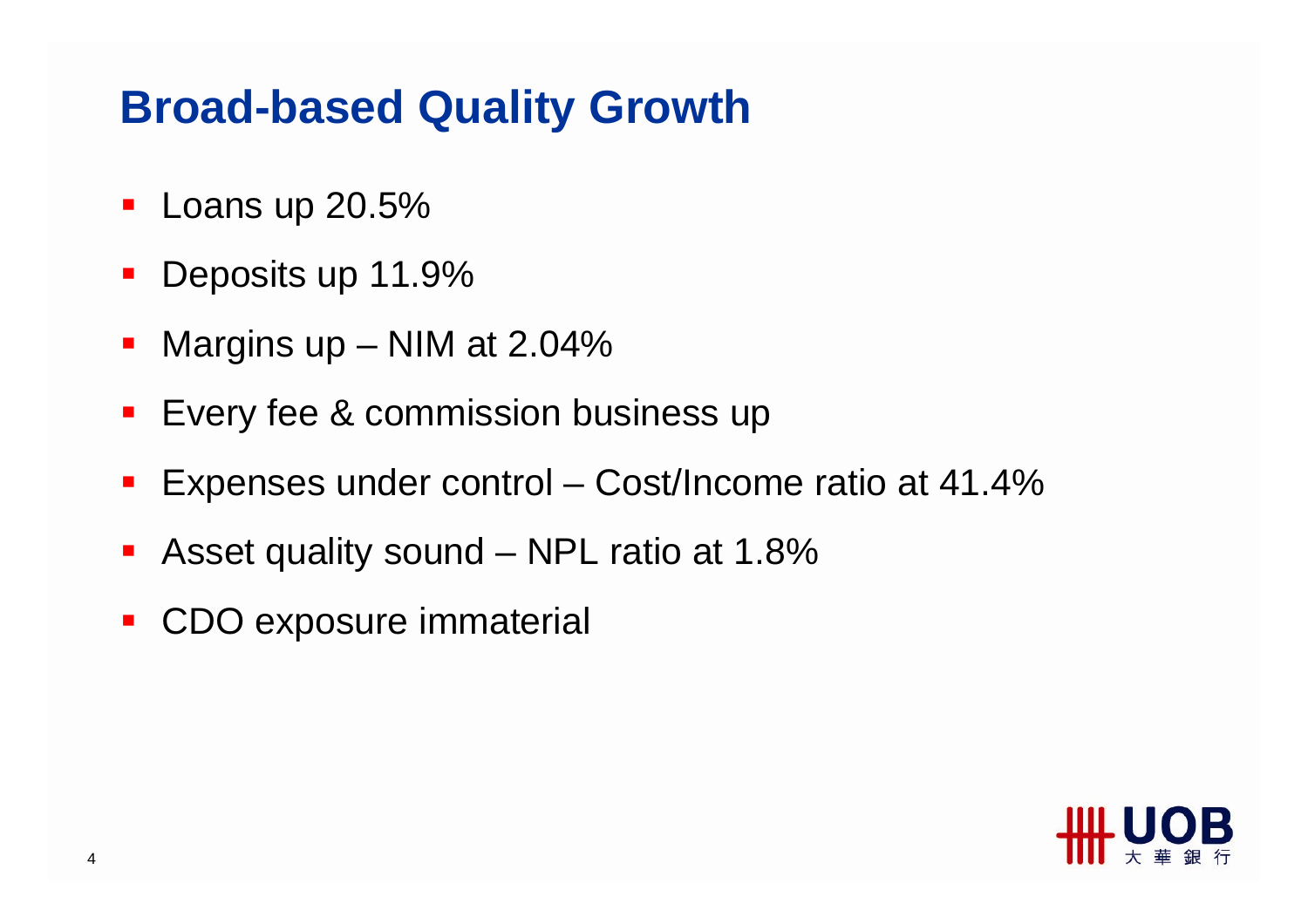# **Singapore – Riding on Domestic Boom**

- $\blacksquare$ Operating profit up 12.6%\*; Loans up 20.0%
- Buoyant domestic growth – strong line-up of infrastructure projects; positive property market
- **UOB's dominant positions in growth areas enable us to seize** business opportunities
	- Above-industry home loan growth
	- Grew wealth management business
	- Expanded SME portfolio with enhanced supporting feerelated products & services
	- Robust corporate lending



\* Excludes one-time income in 2006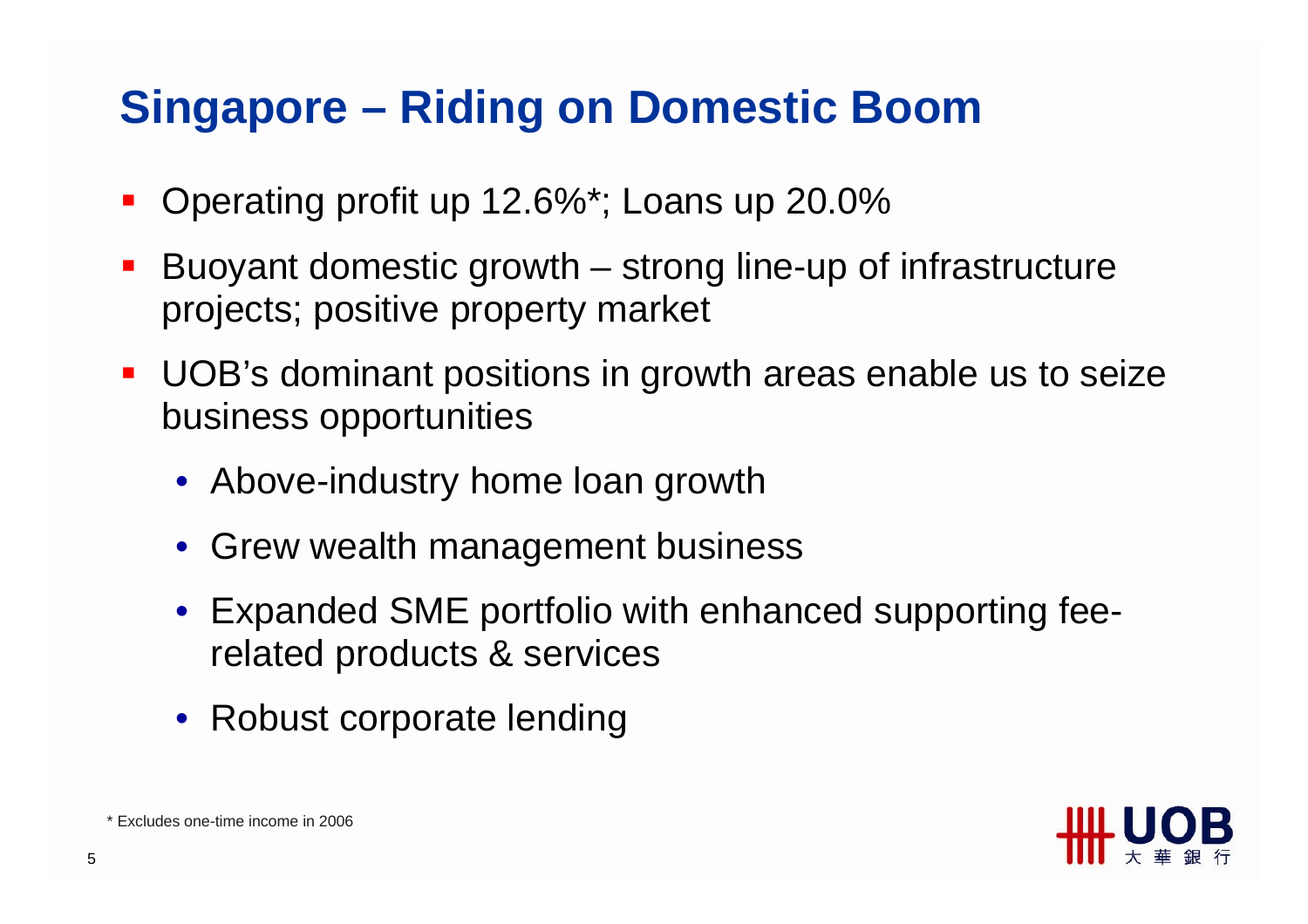## **Regionalisation On Track**

- $\mathcal{L}_{\mathcal{A}}$  Diversified global portfolio. Total overseas operating profit crossed \$1bn, up 18.4%. Loans up 21.4%
- $\blacksquare$ Prized regional distribution network in place
- **New strategic initiatives in China & Vietnam Local** incorporation of UOB (China), 10% stake in Southern Bank
- **Invest in greater synergies & efficiencies, supported by strong** Singapore infrastructure & risk management systems
- $\overline{\phantom{a}}$ Global diversification key as we build long-term capabilities

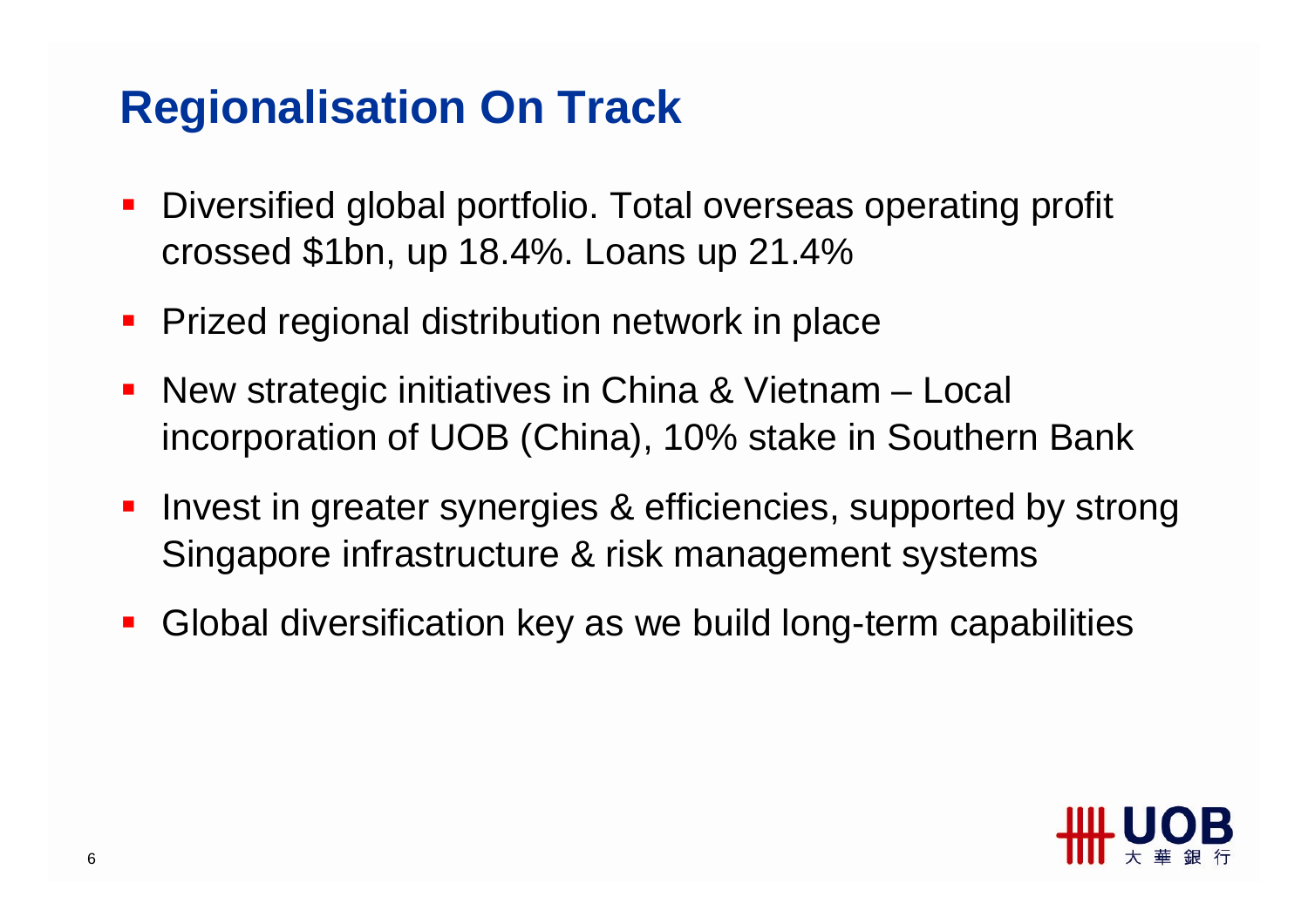# **Malaysia – Accelerating Growth**

- $\blacksquare$ Operating profit up 13.3%; Loans up 28.1%
- $\mathbb{R}^2$ Increased financing to consumer & SME segments
- **Further inroads in fee-based business, especially wealth** management
- Governance structure & risk management processes for Basel II in place
- **Focus on accelerating growth in core businesses whilst** building capacity & capabilities

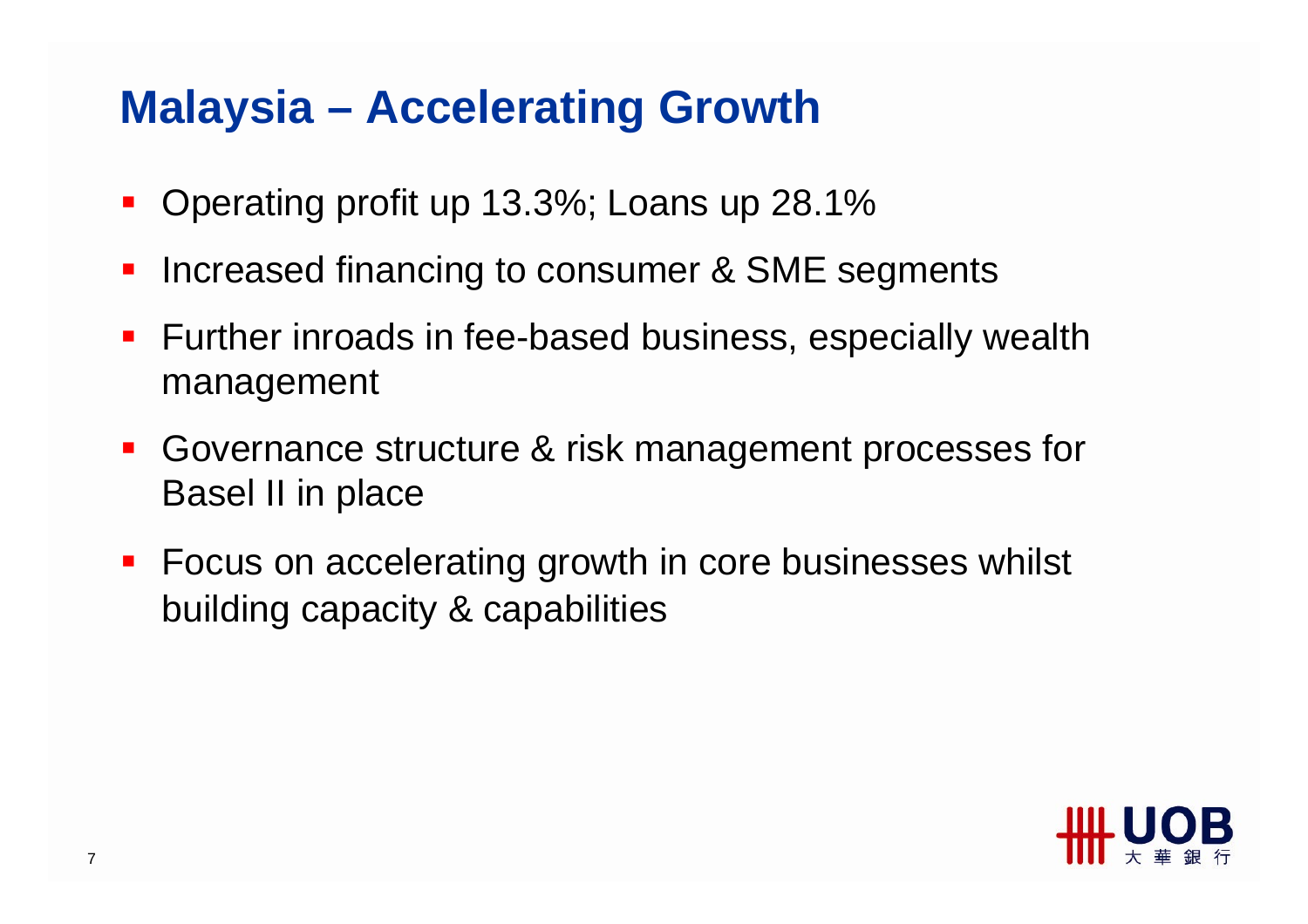#### **Thailand – Better Outlook**

- $\blacksquare$ Operating profit down 11.3%; Loans down 1.5%
- $\mathcal{L}_{\mathcal{A}}$ Strengthened balance sheet & infrastructure
- $\mathcal{L}_{\mathcal{A}}$ Growth momentum picked up in last 2 quarters
- $\mathcal{L}_{\mathcal{A}}$ Continue to grow consumer & SME segments

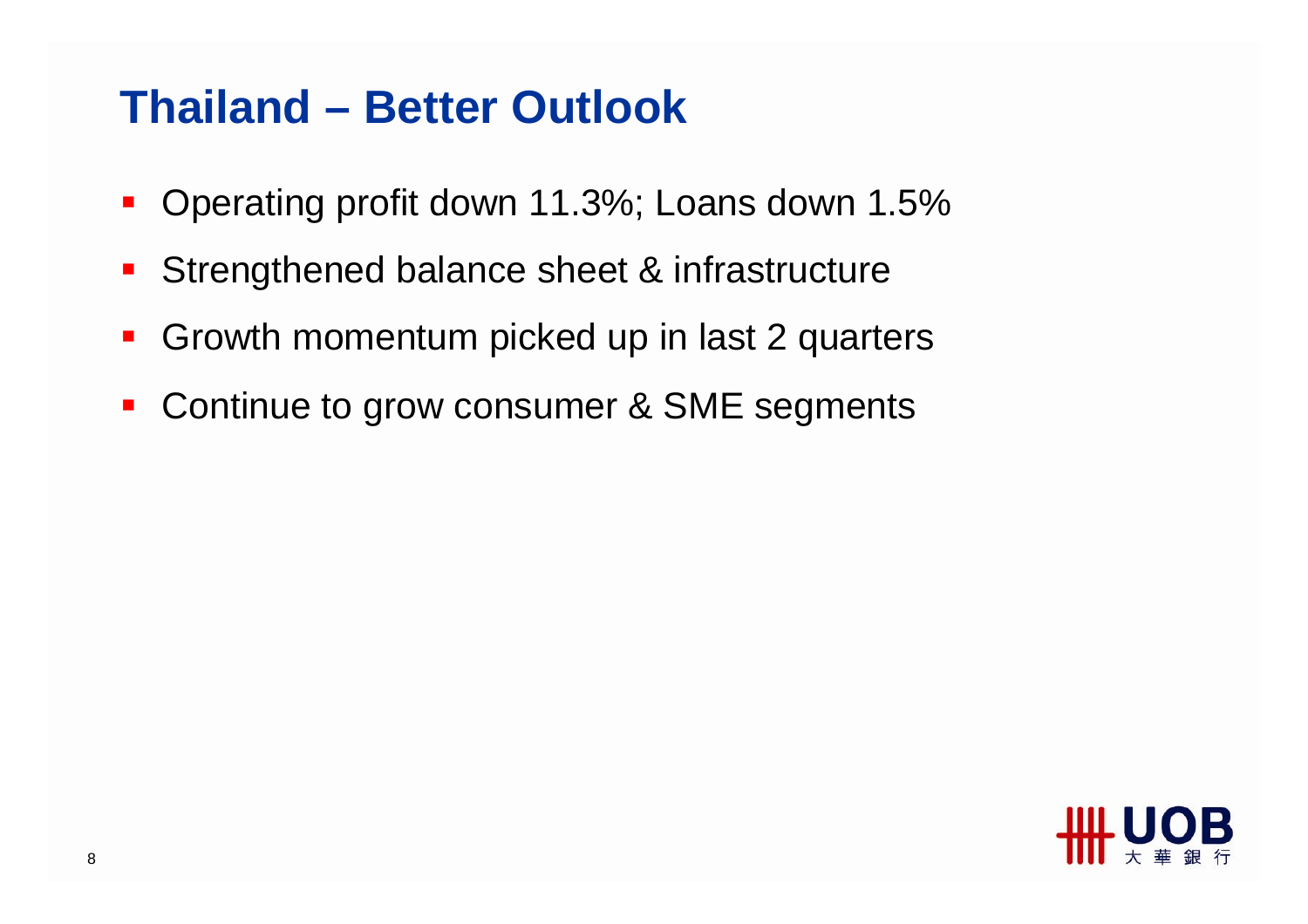## **Indonesia – Entrenching Market Position**

- $\mathcal{L}_{\mathcal{A}}$ Operating profit down 9.1%; Loans up 24.1%
- $\mathcal{L}_{\mathcal{A}}$  Good momentum in building consumer business. Mortgage loans up. Launched cards
- **SME portfolio grew & complemented well with corporate** banking business
- **Significant strides in enhancing operating infrastructure for** business growth. Pacing our investments
- **Strengthen brand name, improve market positions in** consumer & institutional banking

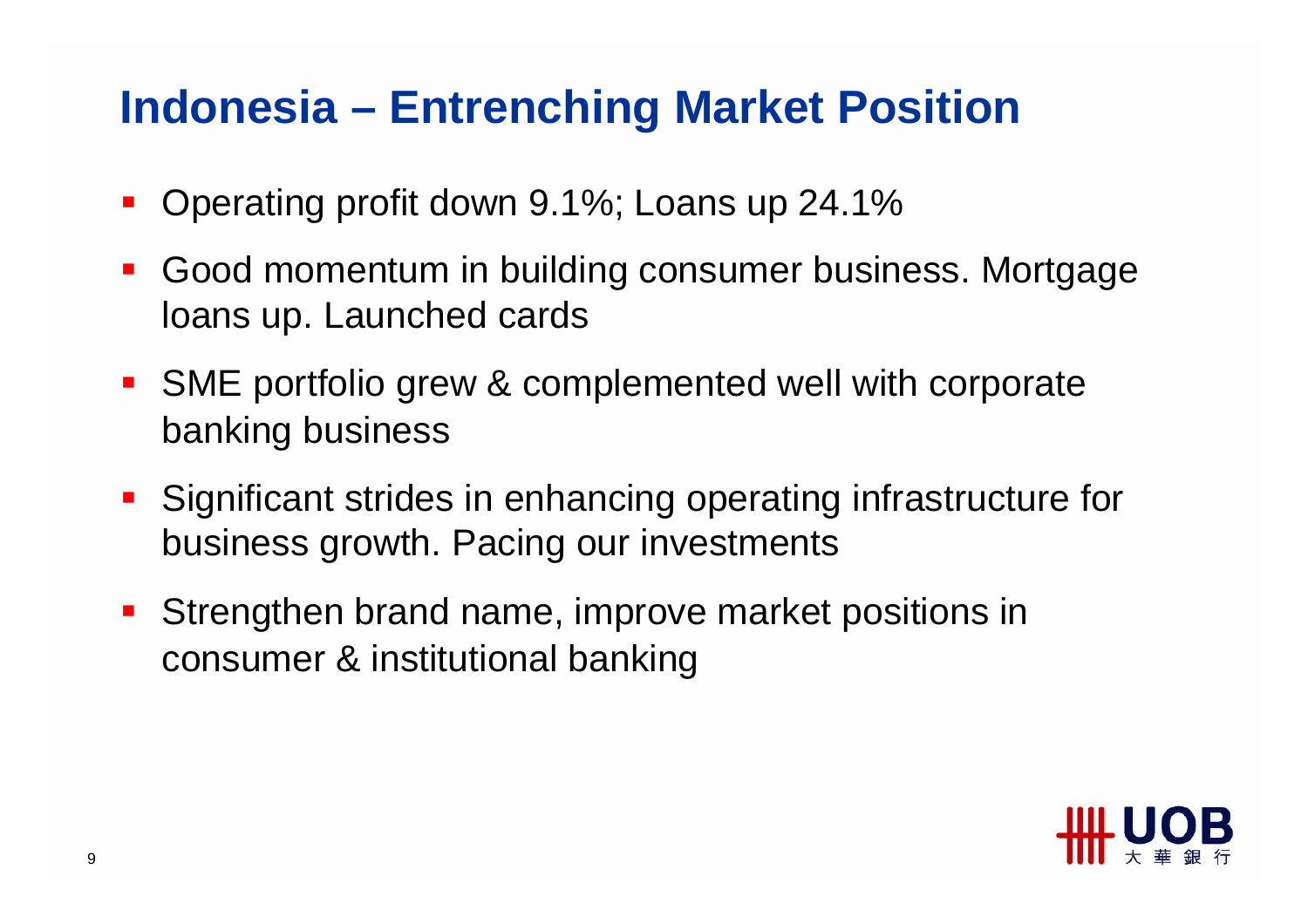## **Capital Management**

- $\mathcal{L}_{\mathcal{A}}$ Efficient capital structure
- Strong CAR at 10.0% for tier 1 & 14.5% for total
- ■ Utilised capital for organic expansion – 15.1% increase in risk-weighted assets
- The Board declared final net dividend of 45 cents per share. For 2007, total net dividend of 73.7 cents per share & payout of 53%